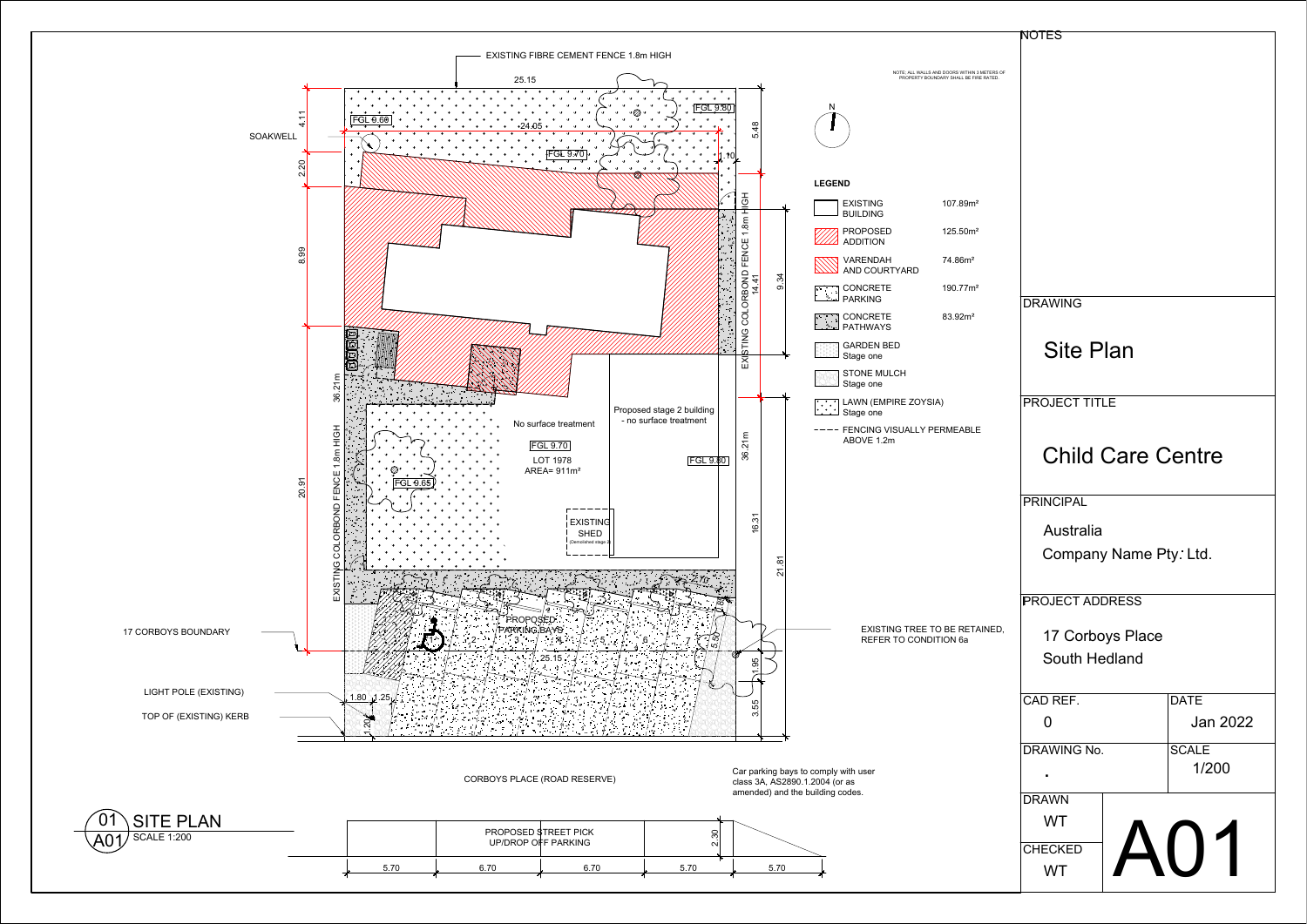| NOTES                      |  |  |  |
|----------------------------|--|--|--|
|                            |  |  |  |
|                            |  |  |  |
|                            |  |  |  |
|                            |  |  |  |
|                            |  |  |  |
|                            |  |  |  |
|                            |  |  |  |
|                            |  |  |  |
|                            |  |  |  |
|                            |  |  |  |
| <b>DRAWING</b>             |  |  |  |
|                            |  |  |  |
| <b>Elevations</b>          |  |  |  |
|                            |  |  |  |
| <b>PROJECT TITLE</b>       |  |  |  |
|                            |  |  |  |
| <b>Child Care Centre</b>   |  |  |  |
|                            |  |  |  |
| PRINCIPAL                  |  |  |  |
| Australia                  |  |  |  |
| Company Name Pty. Ltd.     |  |  |  |
|                            |  |  |  |
| <b>PROJECT ADDRESS</b>     |  |  |  |
|                            |  |  |  |
| 17 Corboys Place           |  |  |  |
| South Hedland              |  |  |  |
| CAD REF.<br>DATE           |  |  |  |
| Jan 2022<br>$\overline{0}$ |  |  |  |
| DRAWING No.<br> SCALE      |  |  |  |
| 1/100<br>$\sim 10^{-1}$    |  |  |  |
| DRAWN                      |  |  |  |
| WT                         |  |  |  |
| A04<br>CHECKED             |  |  |  |
| WT                         |  |  |  |
|                            |  |  |  |